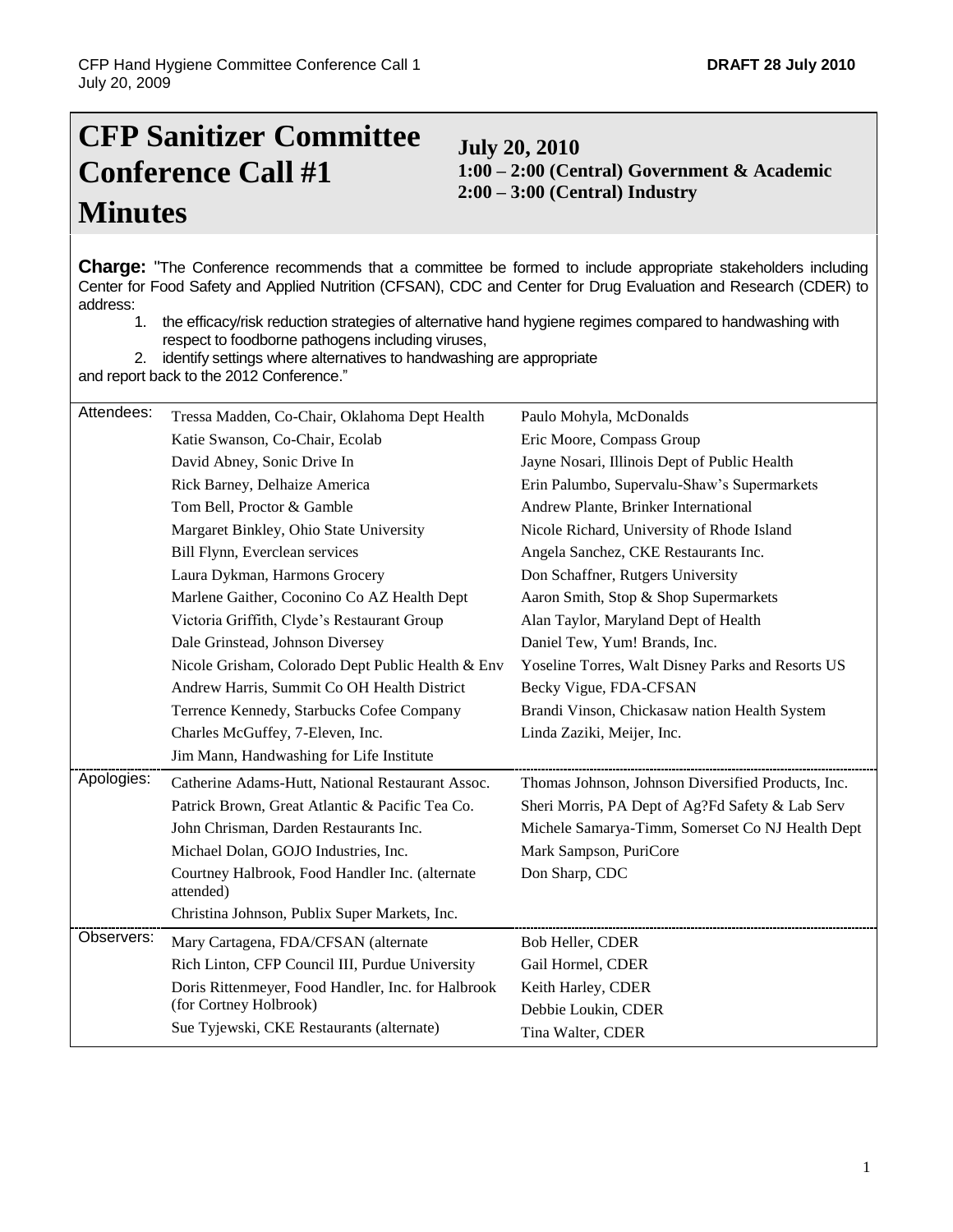### **Introductions**

Two calls were held because the number of people who could be on one line was limited to 25 people. Co-chairs Swanson and Madden and Council III Chair Rich Linton were present on both calls. Government and Academic participants discussed the topic on the call from 1:00-1:53 pm (Central Time). Jim Mann also called in toward the end of this call. Industry participants discussed the topic from 2:00-2:49 pm (Central Time).

Minutes from both calls are summarized below. Quorum was achieved with 74% of voting members and 73% of total members present.

### **Review Survey Results**

Swanson led the committee through the results of a survey that ranked the relative importance of Hand Hygiene provisions of the Food Code relative to the charge. General themes included:

- The top five in rank, remained in the top as the surveys came in, while those with a lower ranking changed relative position as surveys came in. These included:
	- o 2-301.16 Hand antiseptics
	- o 2-301.12 Cleaning procedure
	- o 2-301.13 Special handwash procedures
	- o 5-2 Plumbing System *Numbers and Capacity*  5-203.11 Handwash sinks
	- $\circ$  2-301.14 When to wash
- For several provisions, there was consistency among the different constituencies on the relative importance of addressing the provisions.
- Verbatim comments provide some insight into the needs and gaps that appear to exist.
- *The Committee will focus on only those provisions that relate to the charge as the work continues.*
- **ACTION –** Review the full results and verbatim comments on the summary document (attached) to gain insight into the viewpoints of others. Understanding what is important to different constituencies can be very useful in finding common ground to reach a consensus.

#### **Other Discussion Points**

- *Regulatory status of hand care products*
	- o Bob Heller, from FDA's Center for Drug Evaluation and Research (CDER), Office of Compliance for Over the Counter Drugs indicated that regulatory requirements for hand hygiene products are available in the form of the Tentative Final Monograph (TFM) for Health-Care Antiseptic Drug Products for OTC Human Use. He indicated that these requirements are enforced and information regarding the TFM is available on the web.
	- o *Conclusions* The committee would benefit from understanding these requirements and how they are applied. This information would be very useful for development of a streamlined /Food Code friendly version of the regulatory status of hand care products, in a manner similar that what was done for the on-site generation of antimicrobial products for the last CFP.
	- o **ACTION** Request that FDA provide a link to the TFM and other relevant information referenced by Bob Heller on the call.
	- o **ACTION**  Form a sub-committee to develop a "regulatory status" document for hand care products.
- *Public Health benefits of a change to Food Code provisions*.
	- $\circ$  The survey addressed the specific provisions of the Food Code related to hand hygiene, but the question of the public health benefit associated with a change to the Food Code was not addressed in the survey.
	- o *Conclusions –* A short survey to address this was proposed and thought to be useful to ensure that the committee focuses on the charge.
	- o **ACTION –** The following question will be sent to the committee, with a request for response:
		- "Do you think a specific provision of the Food Code should be changed? If so, why and what is the public health benefit?"
	- o **ACTION**  Form a sub-committee to address behavioral aspects of hand hygiene and evaluate which, if any, provisions of the Food Code, if changed, would provide a public health benefit.